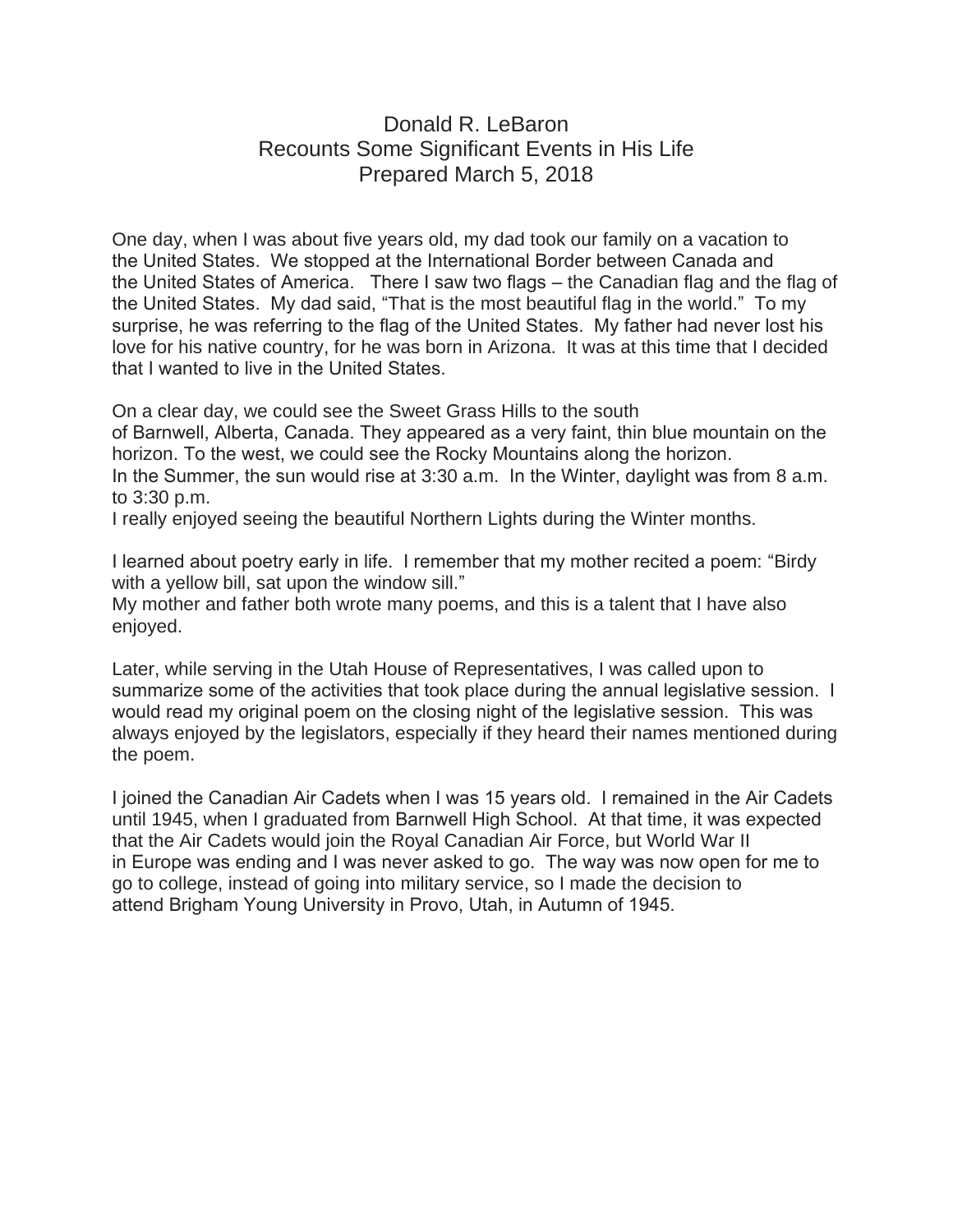At BYU, I met Rae Marie Jerling whom I married in 1949. We built a new home in Highland in 1960 just south of Velma Jerling (Rae Marie's mother) to raise our growing family.



(Left to Right, Back - Alan, Ray, Annette, Kathy, Dennis, Gerald, Front-Donald, Rae Marie)

## **Experiences as Mayor**

In one of the first meetings after Highland was incorporated, a gravel company requested a permit to mine gravel on the north bench, next to the canyon entrance. This company had gone to the Utah County Commission, who indicated that the gravel company must get a permit from Highland City.

Of course, none of us knew anything about how to run a city and how to deal with unfavorable aims of large corporations.

The Highland City attorney, Vern Romney, suggested that the city's best defense would be to delay issuing a permit to the gravel company, which wanted to build an extraction and batch plant near the canyon entrance. The sweet canyon breeze would be replaced by the smell of creosote.

At one point, a representative of the gravel company said to me, "Tomorrow morning we intend to have bulldozers lined up to start operating." I told them that we would have women lined up with locked arms in front of the bulldozers, and we would have the TV and newspapers there to report on the scene.

The gravel company did cut a gash on the bench, where there is now a road to Viewpoint. The gravel plant never did get built. Instead, there is a beautiful housing development on top of the gravel bench.

Highland City eventually lost the lawsuit to the gravel company, but won the war, because at this point, the gravel company moved to another location because they needed gravel in order to run their business.

The Kountry Korner store sold mainly candy, gum, bread, and milk. Then the Utah County Commission granted the store manager a license to sell beer, and soon 80% of